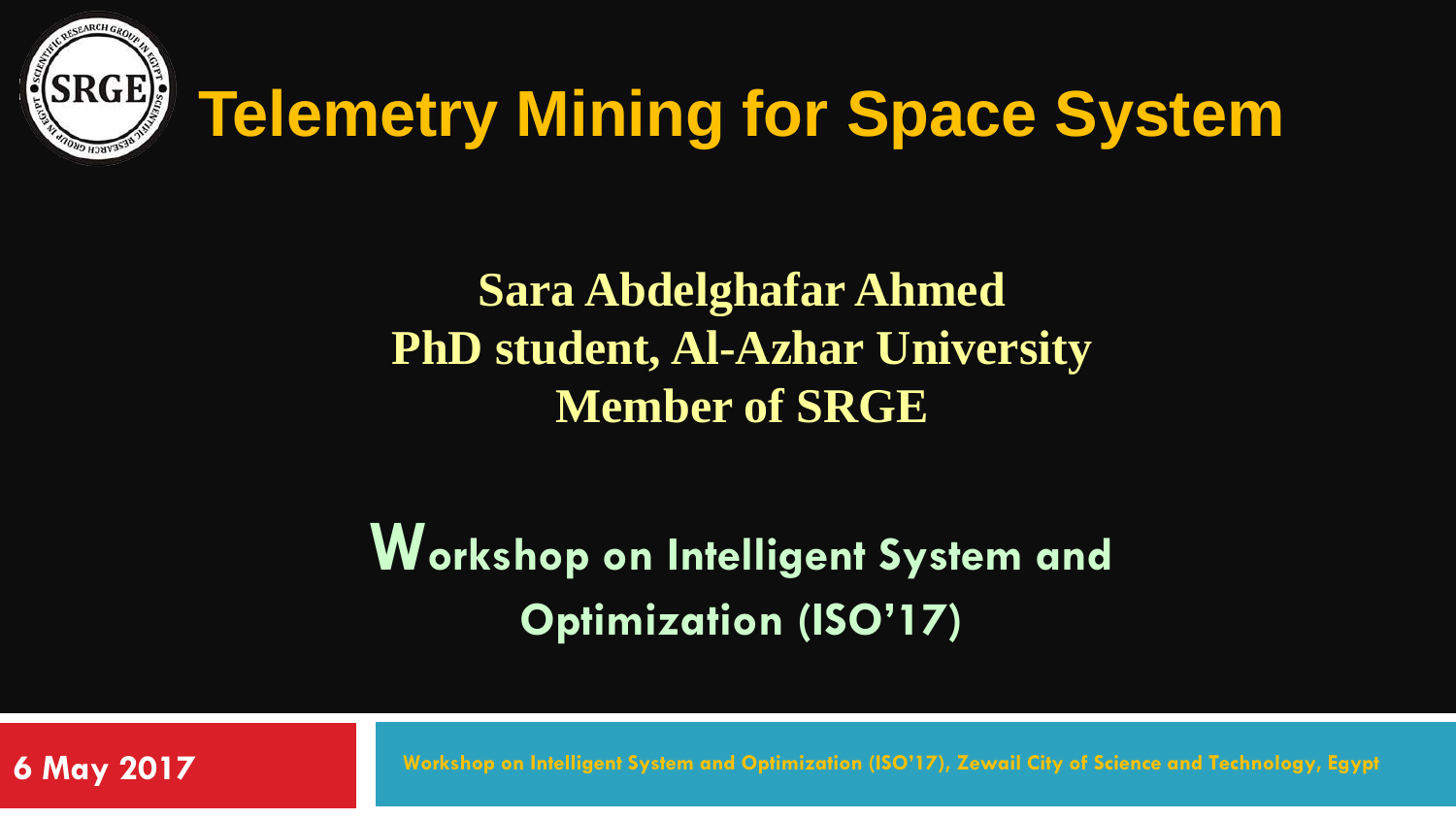

### **Agenda**

- $\Box$  Introduction
- □ Importance and Major Challenges for Space Science.
- □ Telemetry, Tracking and Control (TT&C) Subsystem
- □ Telemetry Data Mining
- □ Conclusion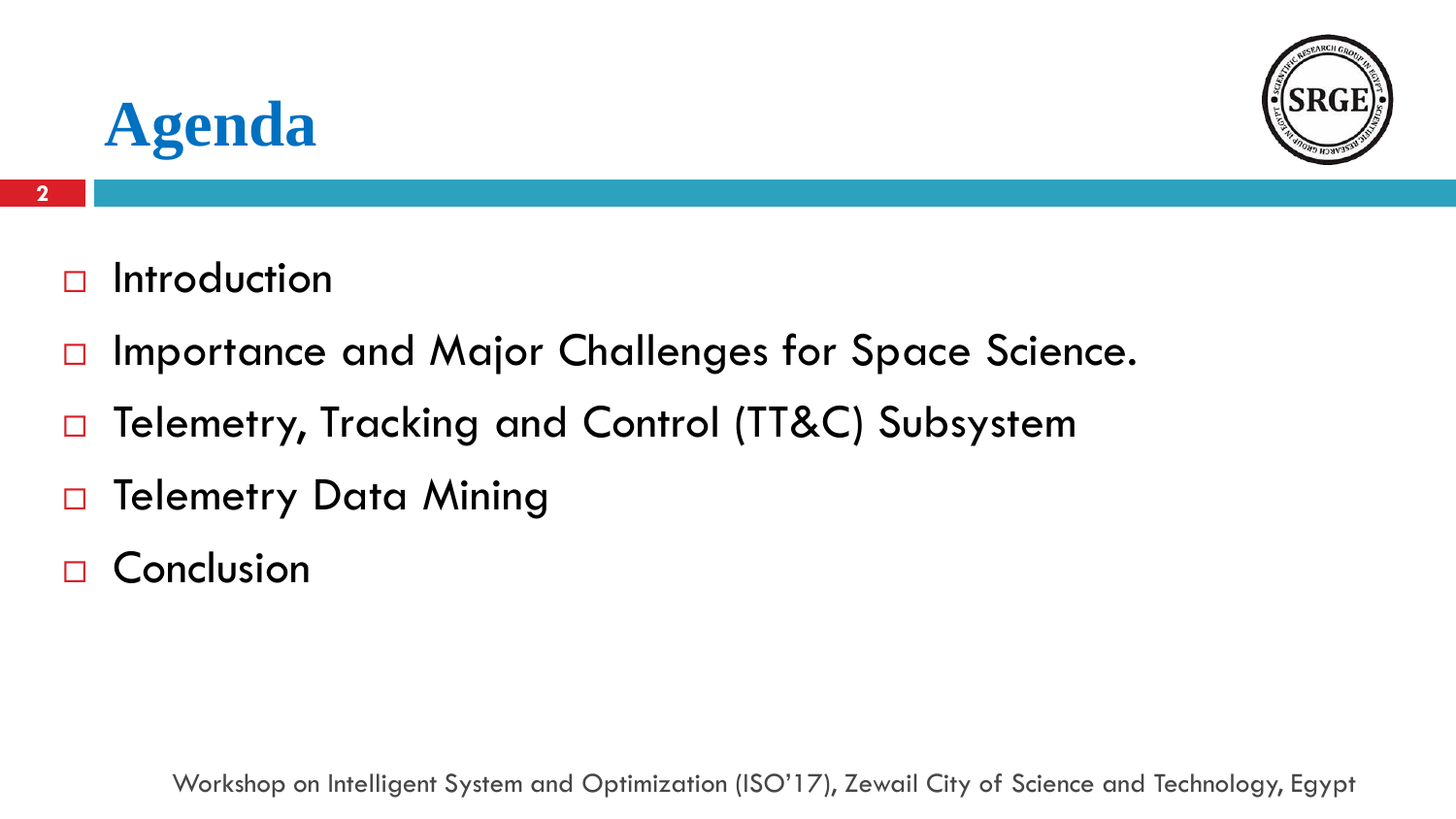# Introduction

craft, …etc.

**3**



- Space technology has become an integral part of our daily lives. Many common everyday services such as weather forecasting, remote sensing, GPS systems, satellite television and communication. **Also**, Space systems have an important role to play in supporting the assessment, early warning, surveillance and response to threats, ranging from natural disasters (earthquakes, tsunamis, geomagnetic storms) to major health risks (pandemics, air pollution).
- $\square$  Space systems such as artificial satellites, vehicle launchers, space stations, space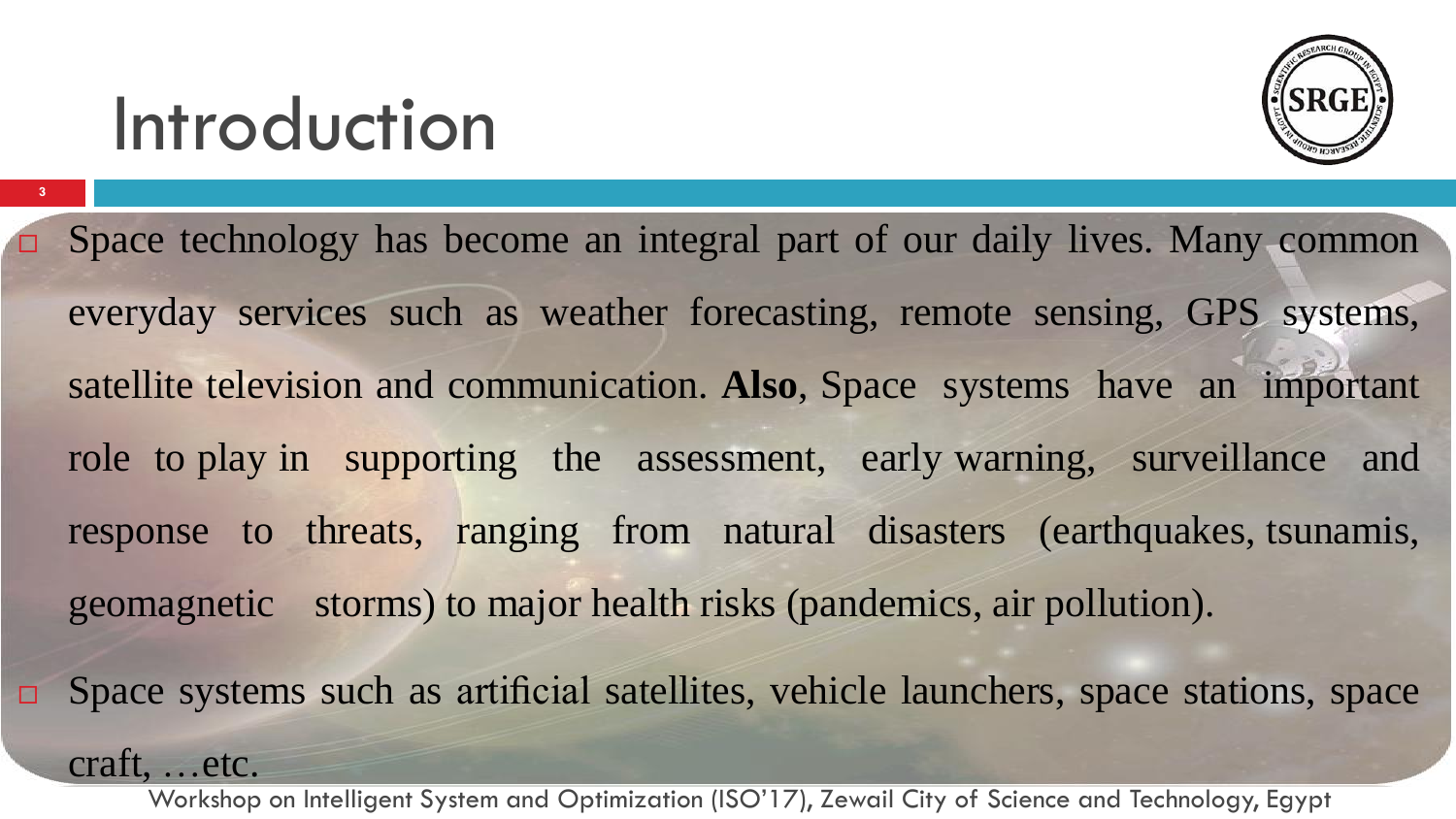

## **2016 Space Launch Statistics**

 $\Box$  The year 2016 saw a total of 85 known orbital launch attempts from space ports in nine different countries. 2016 ranks third in the current century in terms of the total number of orbital launch attempts, short to 92 attempts in 2014 and 87 in 2015.

**4**

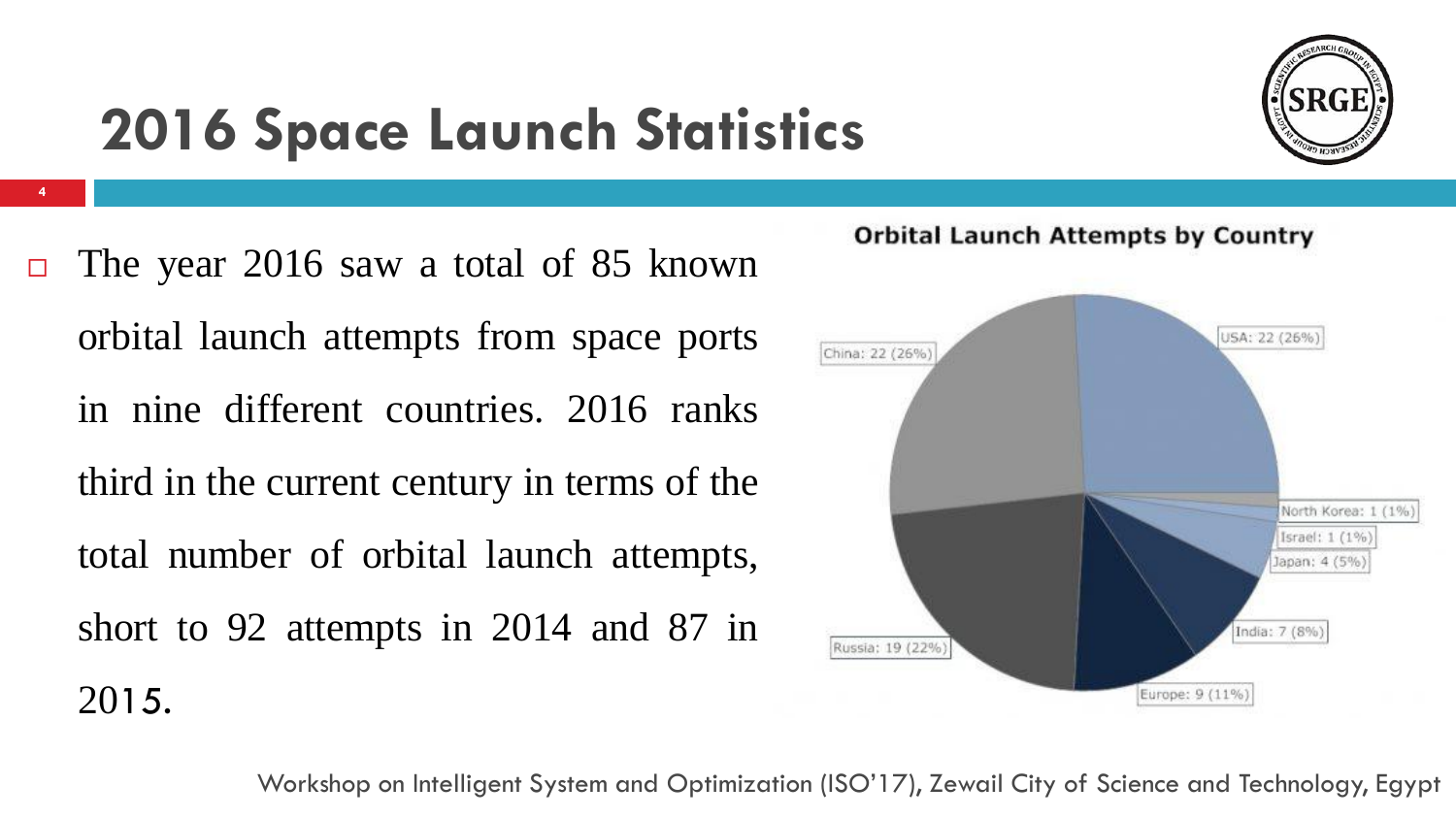#### Space Shuttle Challenger disintegrated 73 seconds after its 1986 launch resulting in the death of all seven crew members.

# **Death in Space**

**5**

- $\Box$  The major obstacle to the progress of space exploration and utilization of space for human benefit is the safety.
- $\Box$  Hundreds of people and billions of dollars were lost because of lots of space system failure cases. Between 1959 and 1995 there have been 166 accidents happened in manned space crafts flights out of total 249 (about 67%). As of 2016 saw two failed launches on missions operated by China and Russia.

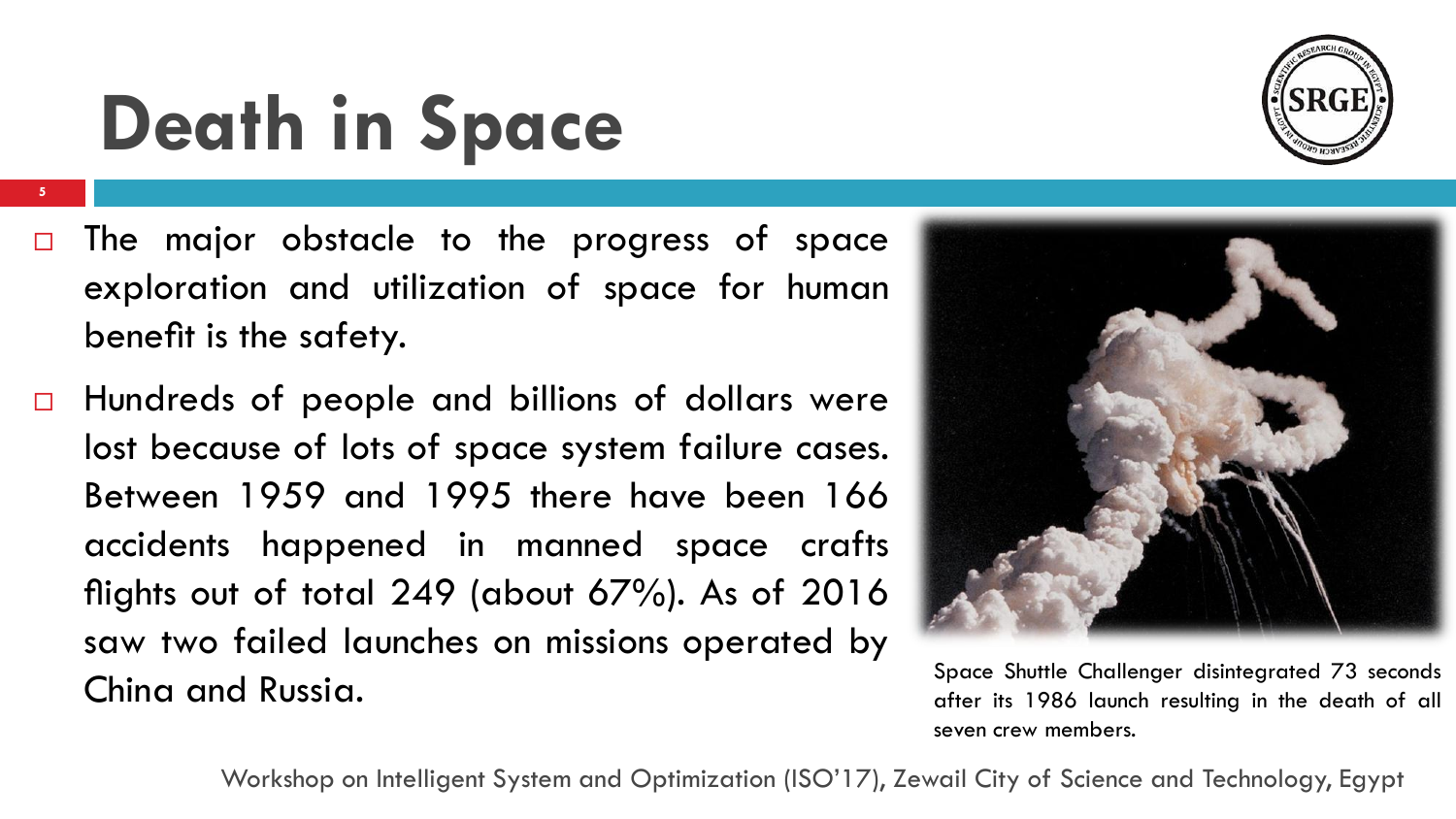# Egypt Sat2

#### **Egyptian Satellite 'Egypt Sat 2' lost**

On 23rd April 2015, Russian newspaper reported that Egypt has lost communication with its remote sensing Earth observation satellite EgyptSat 2 on 12th April 2015, less than a year since it was launched in April 2014.

Anatoly Zak, media adviser to the Russian Space Web speaking to Al-Masry Al-Youm, he said that the satellite is almost lost, as experts are unable to modify its path or control its signals. He also commented on remarks by NARSS chief that the satellite's path was observed, saying that the path can be observed but not modified, adding that the expected rate for success to regain control is no more than 15 percent.



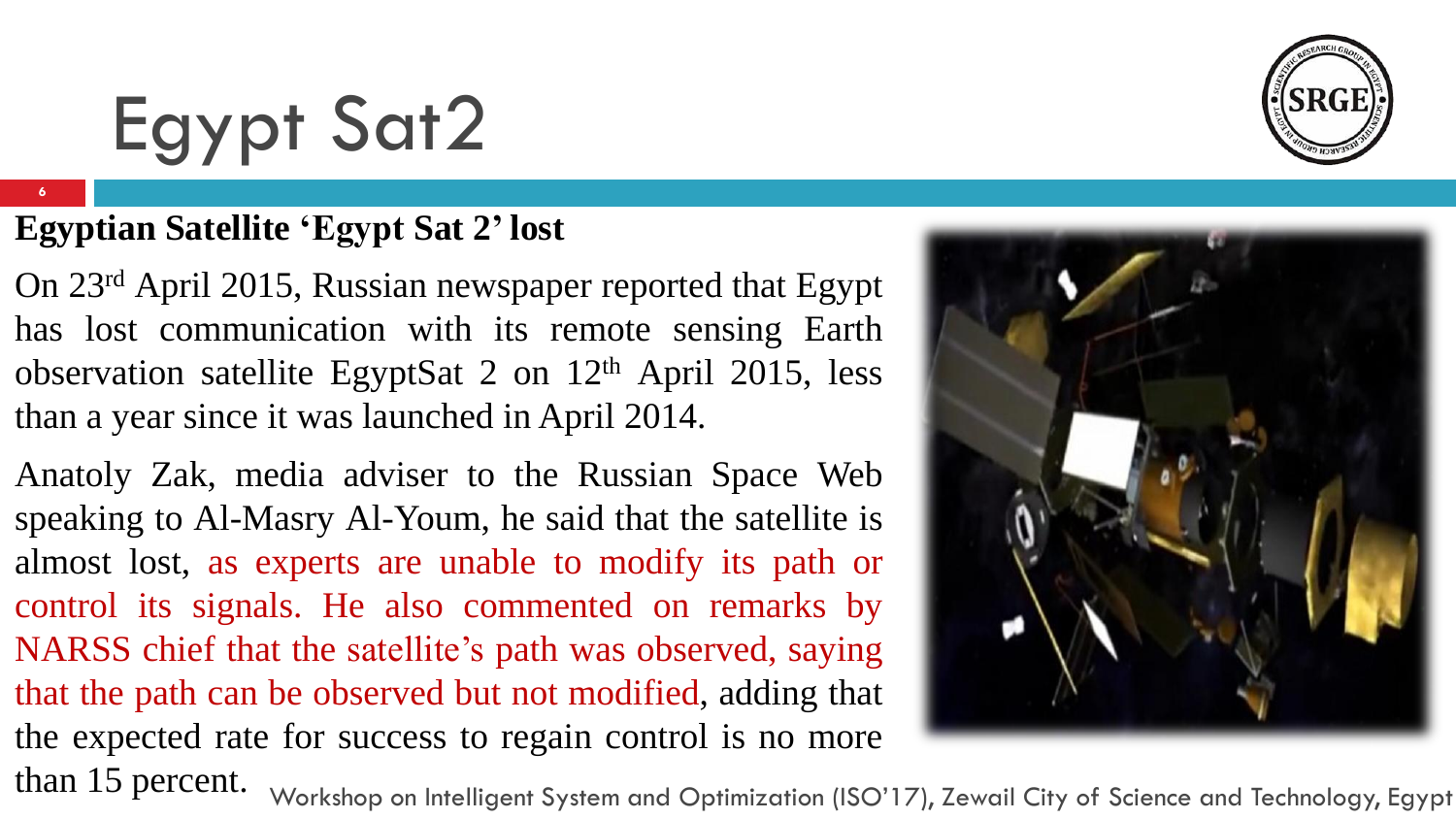# Egypt Sat2

**7**

The Russian-built Egyptsat-2 satellite was designed to provide high-resolution imagery for the Egyptian military and other civilian government agencies in the country. The satellite is expected to have an operational lifetime of 11 years, the cost approximately US\$ 40 million (approx. LE305 million).

On 9th Jan 2017, MOSCOW announced that the Russia's Rocket and Space Corporation (RSC) Energia will produce EgyptSat-A instead of failed EgyptSat-2. Chief Executive Officer of the RCS said that they have already started producing EgyptSat-A at the expense of the insurance coverage for the lost satellite in May 2016, adding: its launch is scheduled in 2019.



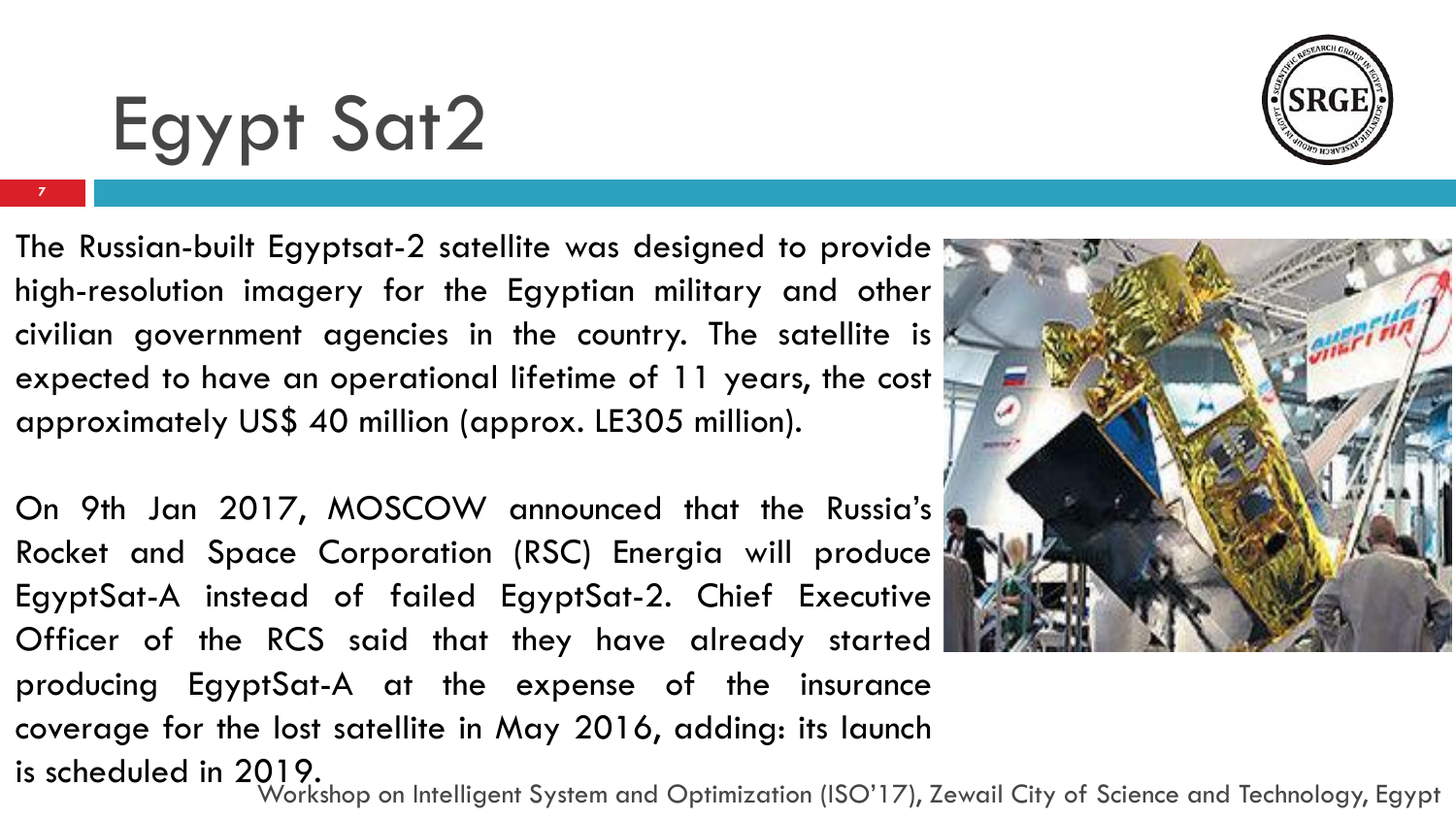# **Egyptsat-1**

**8**

**EgyptSat 1** (**MisrSat 1**) was Egypt's first Earth remote-sensing satellite. The satellite was jointly built by Egypt's National Authority for Remote Sensing and Space Sciences together with the Yuzhnoye Design Bureau in Ukraine.

EgyptSat 1 was successfully launched on board a Dnepr rocket as part of a multi-satellite payload on 17 April 2007 from Baikonur. Contact with the satellite has been lost on 19 July 2010 due to loss of Control Signal communication.

Egyptian government kept the scientific setback secret for three months, before details leaked out. Egyptian specialists claimed then that this was an experimental project with an expected satellite's service life of no more than three years.

Satellite cluster, including EgyptSat-1 (top left) and SaudiSat-3 (top right) during launch preparations





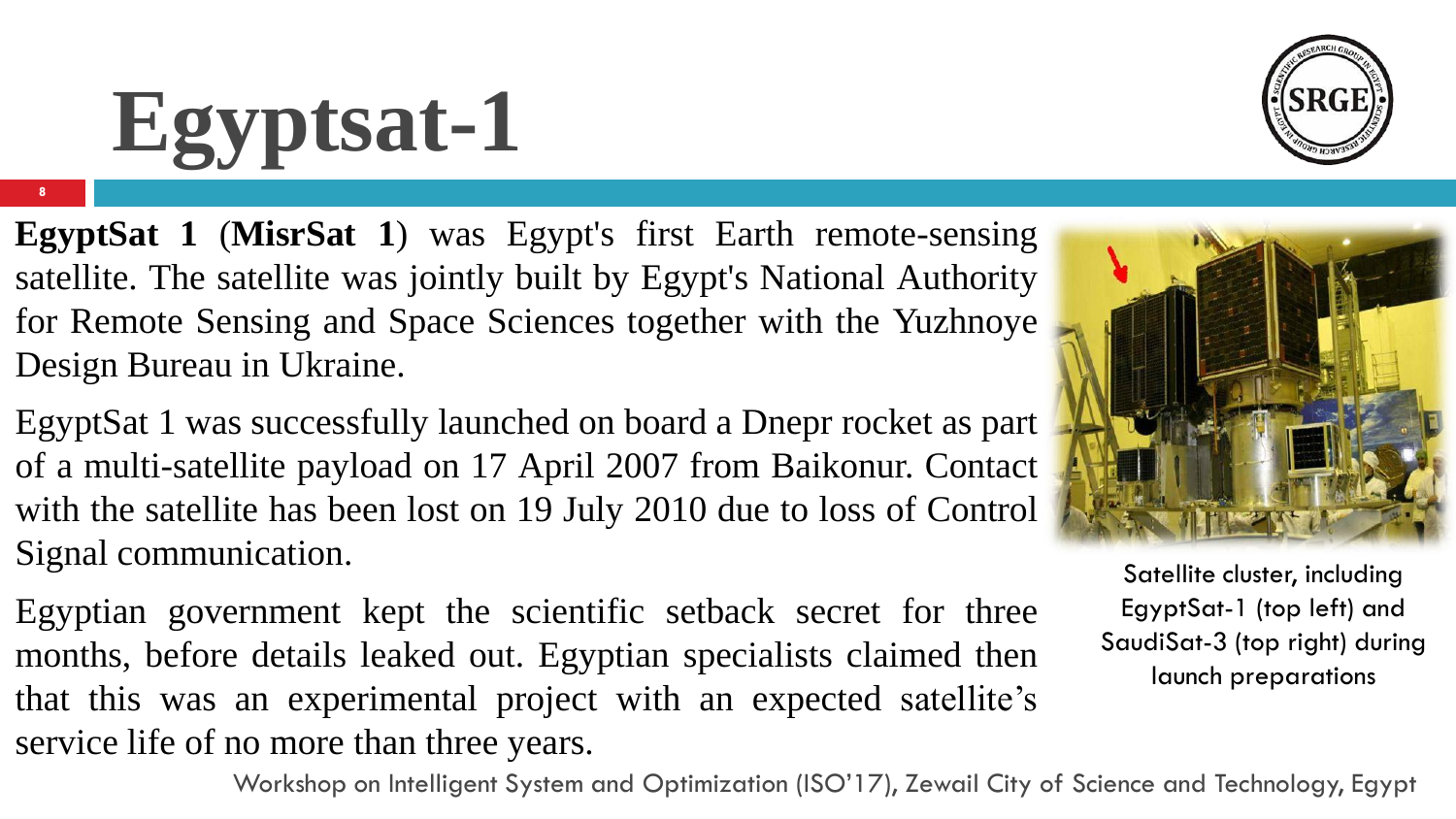# **The Challenges**

**9**



**Space systems** are amongst todays most complex technical systems, they fulfill their mission in a very special, harsh, and challenging environment. So it is practically impossible to completely eliminate the possibility of anomalies or faults, even if we increase the reliability of the system components to the limit.

**In addition to**, it is extremely difficult to directly inspect or repair a damaged component of these systems once a severe failure occurs. As well as its paths cant be modified as it has been happened for EgyptSat2.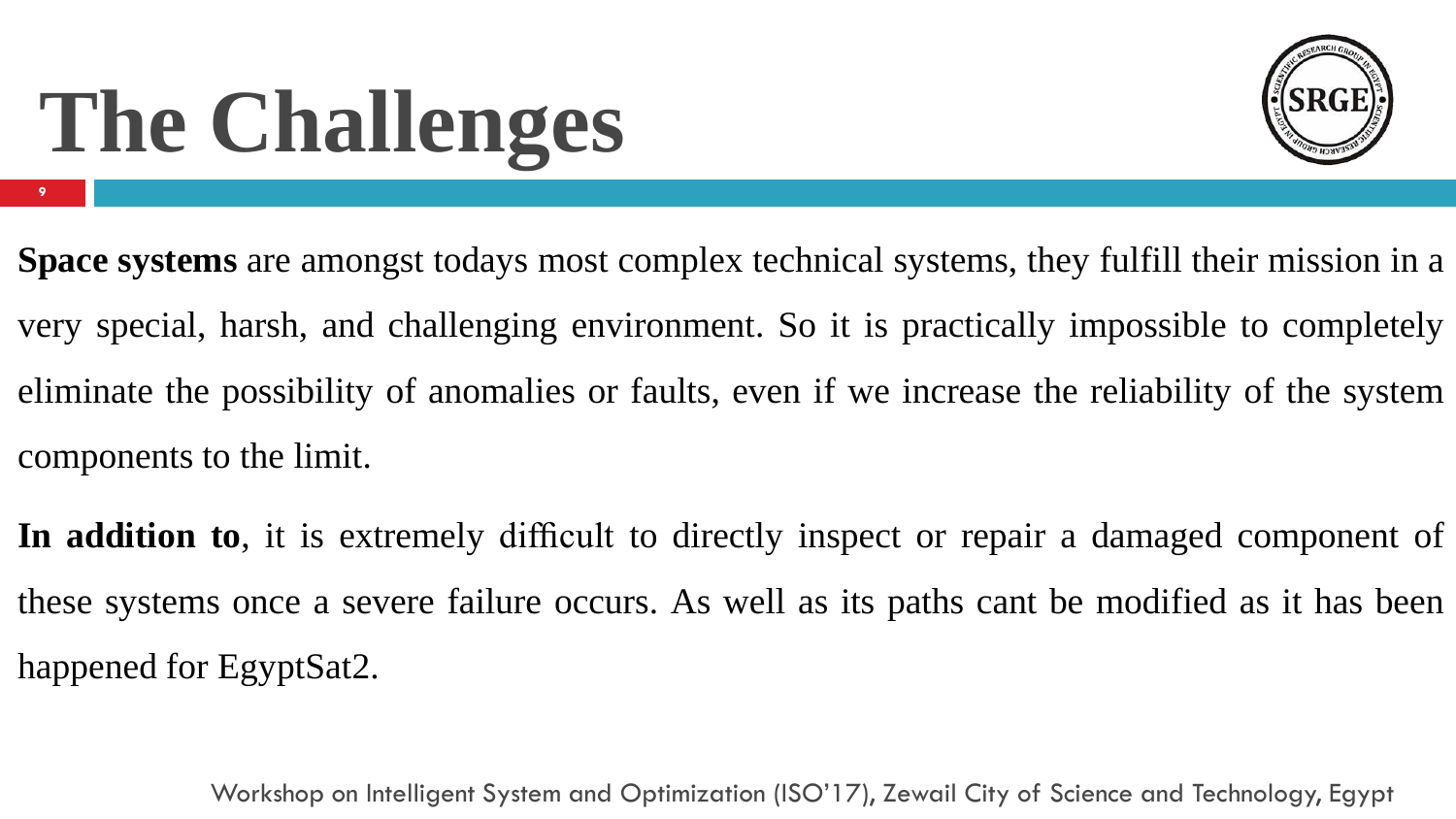## Telemetry, Tracking and Control (TT&C) Subsystem



The telemetry, tracking, and control (TT&C) subsystem of a satellite provides a connection between the satellite itself and the facilities on the ground. The purpose of the TT&C function is to ensure the satellite performs correctly, the TT&C subsystem is required for all satellites regardless of

the application.

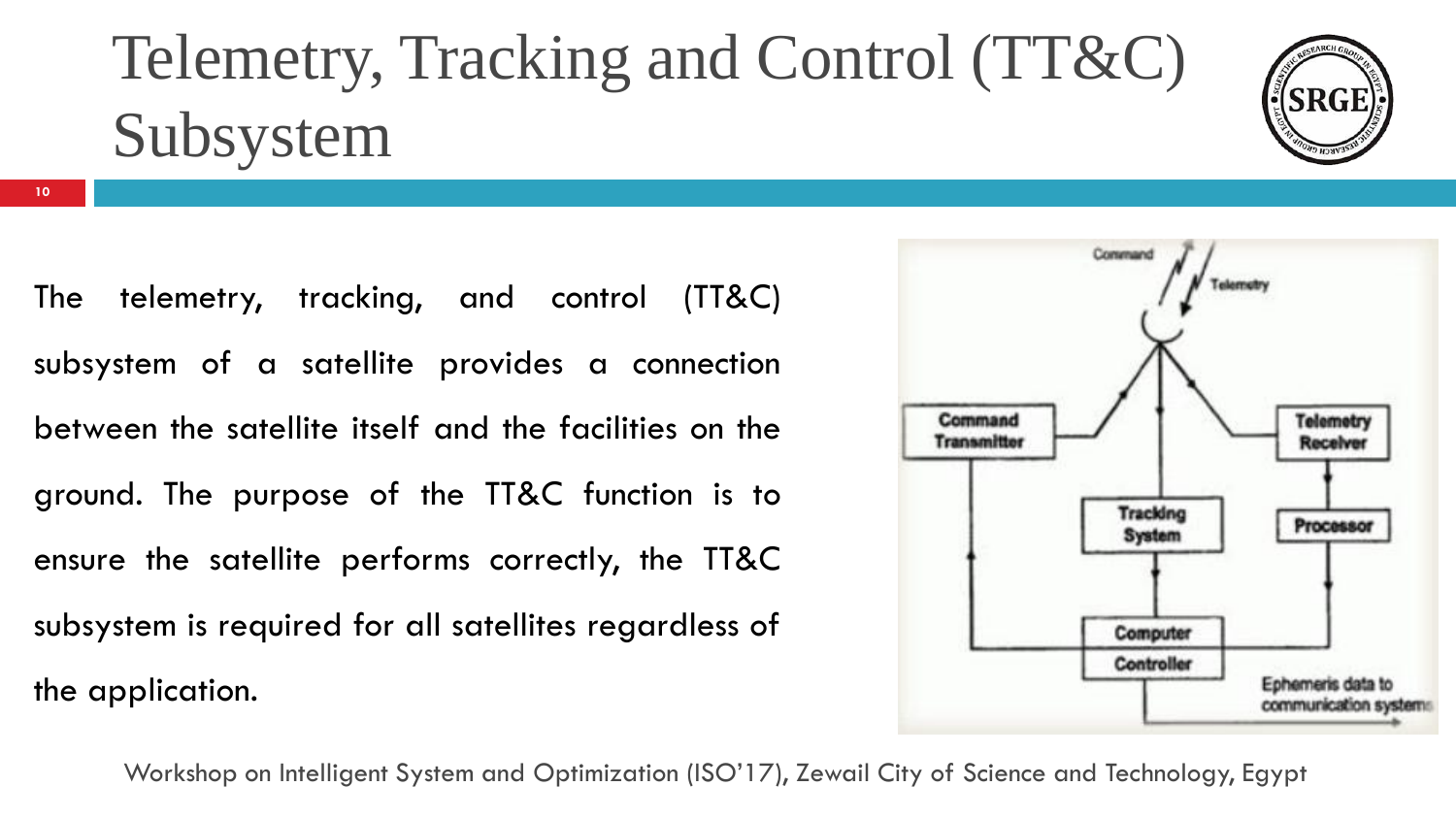# Telemetry, Tracking and Control (TT&C) Subsystem

The three major tasks that the TT&C subsystem performs to ensure the successful operation of an applications satellite:



**11**

The monitoring of the health and status of the satellite through the collection, & processing data from the various satellite subsystems

The determination of the satellite's exact location through the reception, processing, and transmitting of ranging signals

the proper control of satellite through the reception, processing, and implementation of commands transmitted from the ground.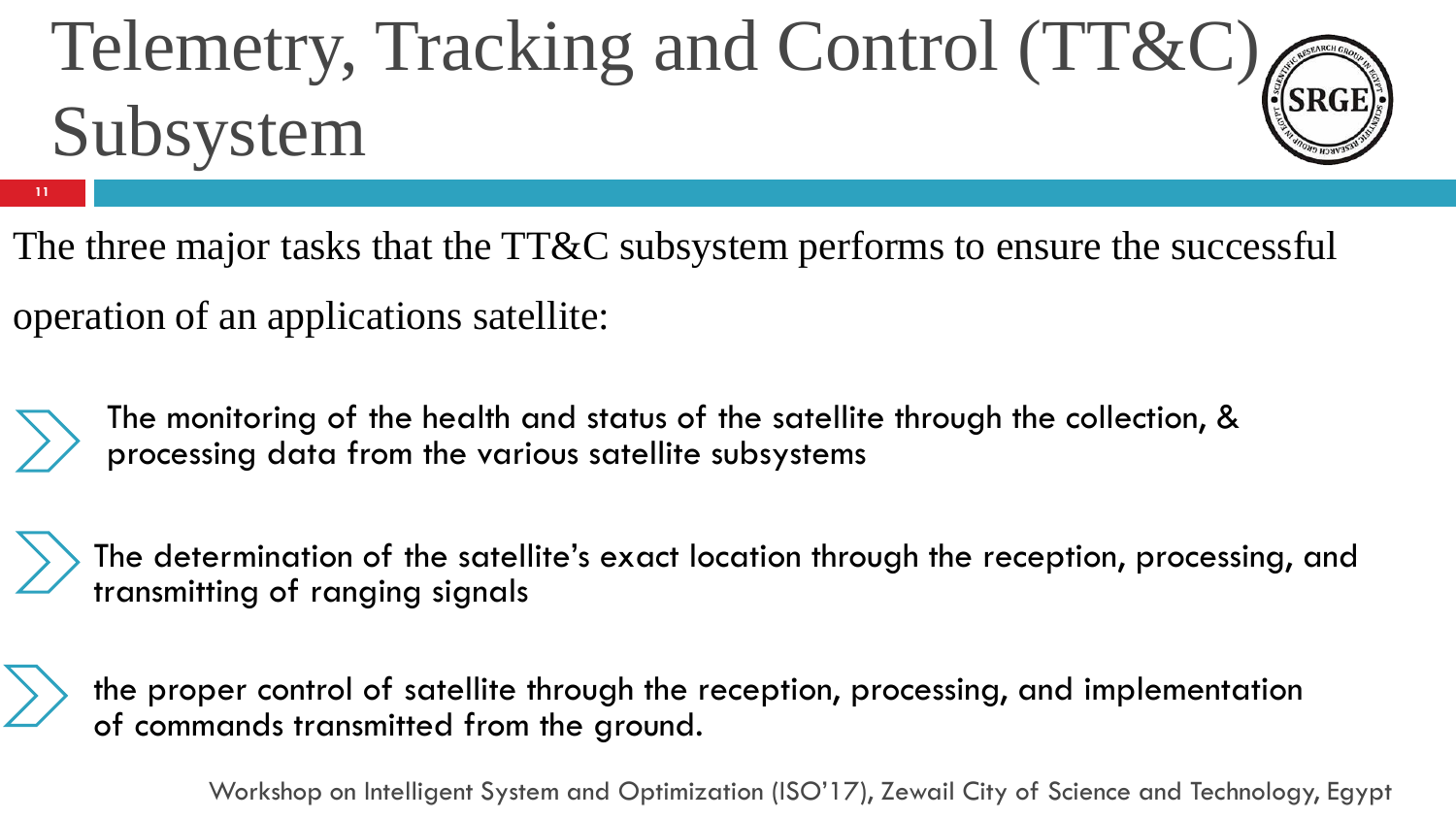# **Telemetry**

 $\Box$  Telemetry is the link from satellite to ground station, non-stationary time series dataset usually containing thousands of sensor outputs from various subsystems contains a wealth of information about the system and subsystems behaviour, providing health and status updates for the satellite

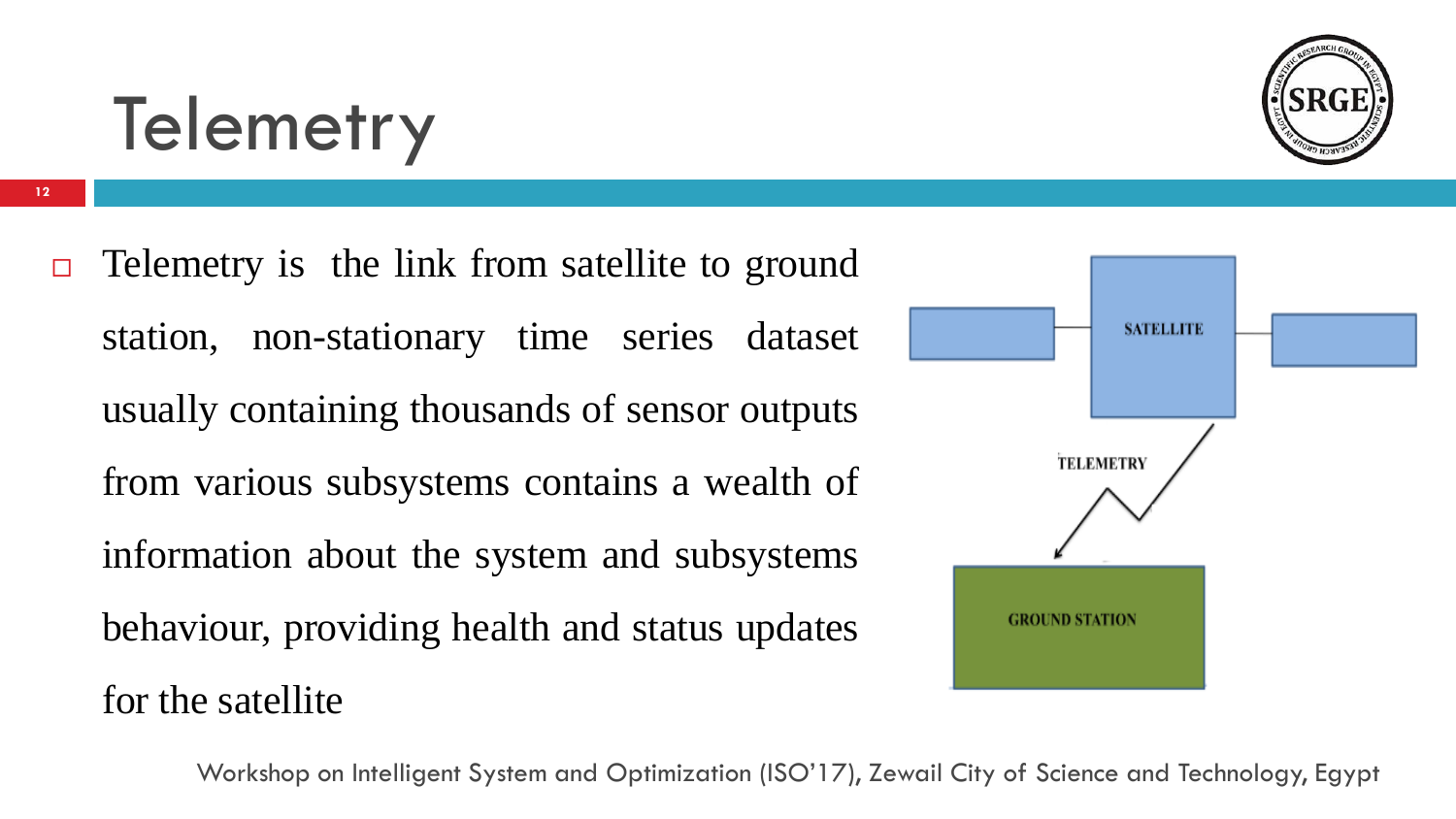

**13**



### **Measurements related to the health and status of the satellite include:**

- $\Box$  The status of resources (e.g., propellant supply and the health and charging status of batteries)
- $\Box$  The attitude of the satellite (e.g., the readings from sun and star trackers or RF tracking systems)
- $\Box$  The mode of operation for each subsystem (e.g., the on/off state of a heater, the direction the antenna is pointed in, or the health and status of imaging systems)
- $\Box$  The health of each subsystem (e.g., output from the solar panels)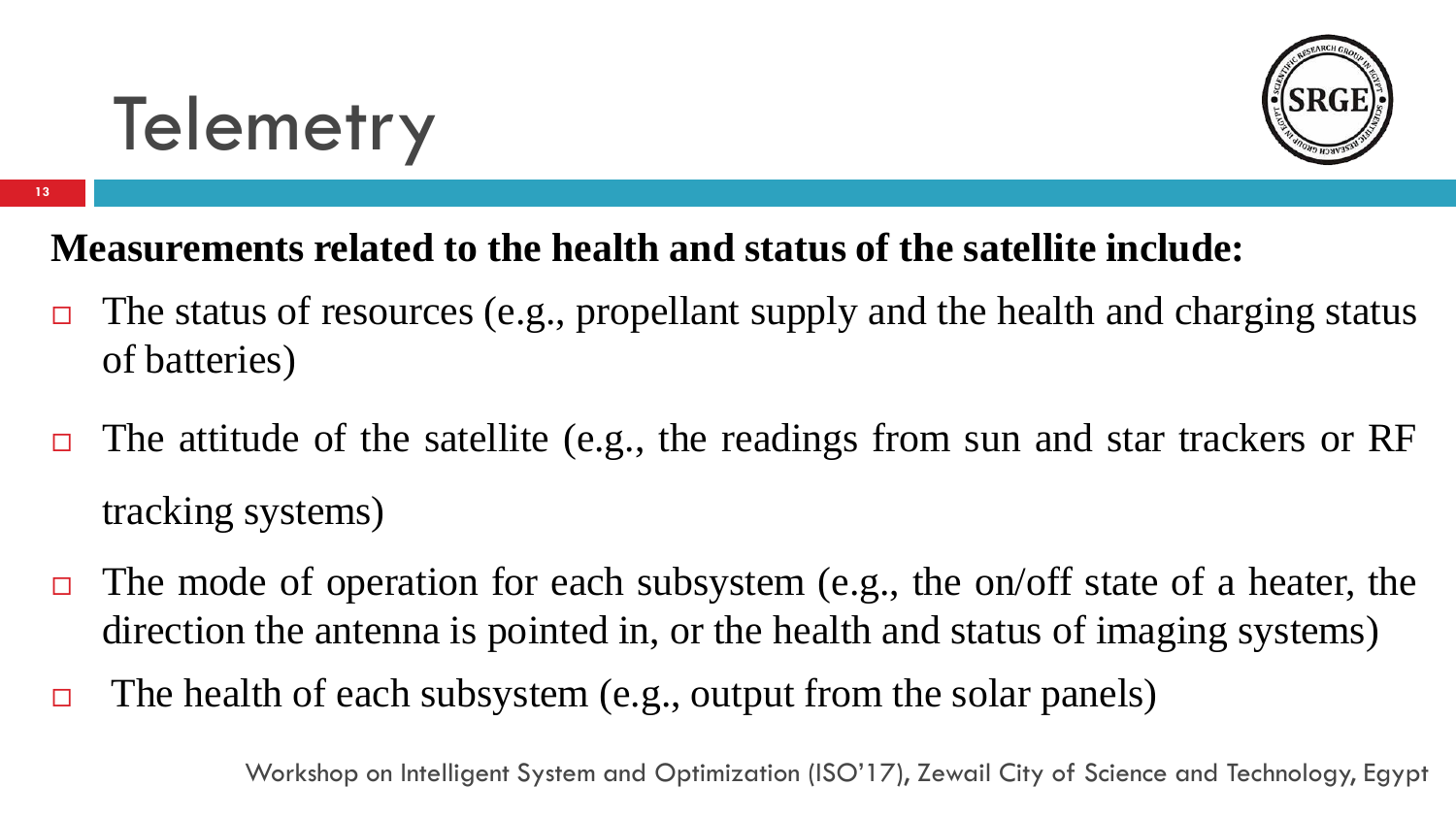

**14**

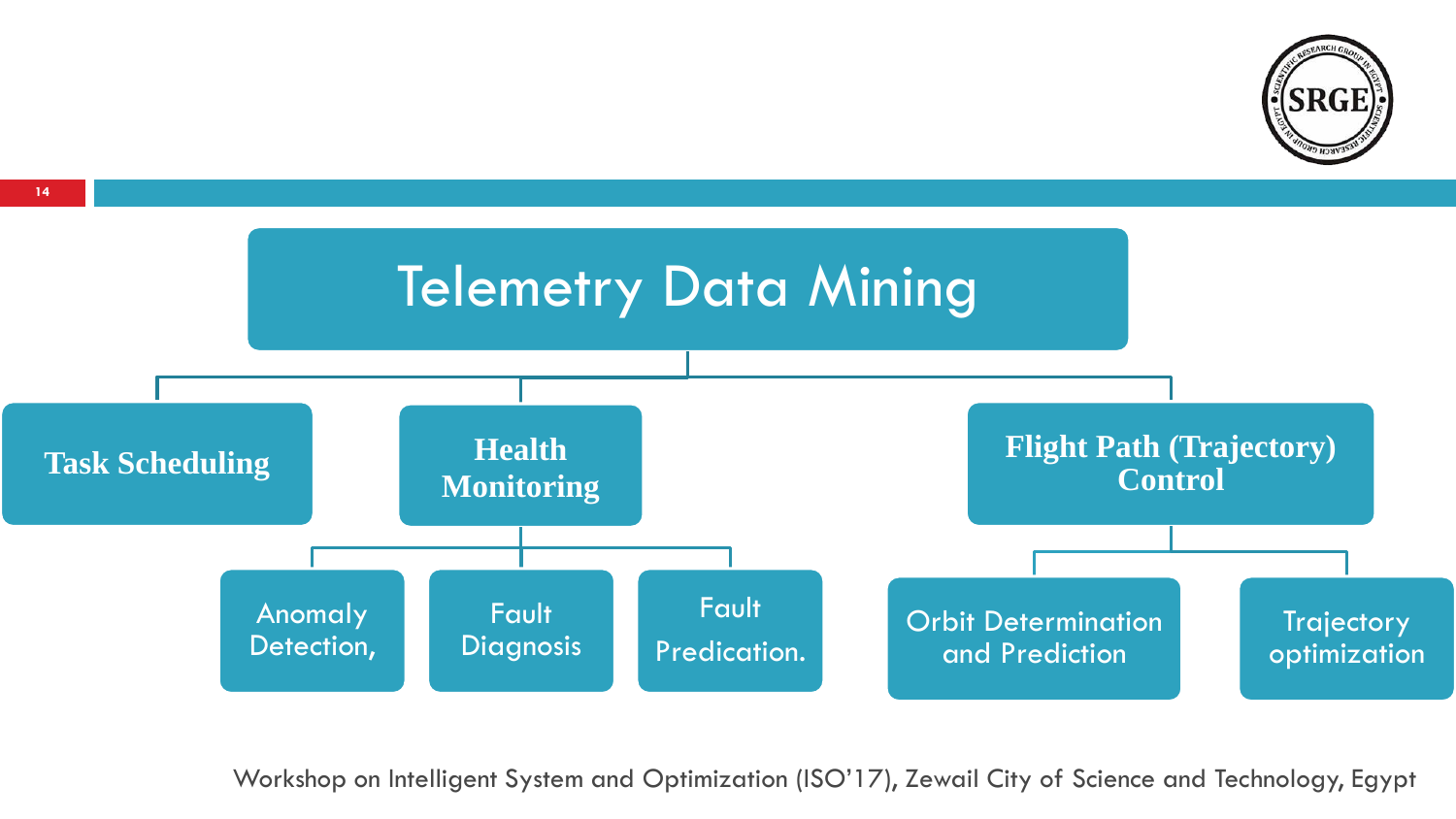# Health Monitoring based on Telemetry data mining

**15**



- **In recent years,** health monitoring based on space systems real telemetry data mining has become the research focus of the field of aerospace. Due to the inherent properties, large size, high complexity and high dimensionality of the telemetry data of space systems, conventional methods are not sufficient for this task, so this calls for efficient data mining techniques for health monitoring applications.
- $\Box$  The major reason for the difficulties in conventional methods (e.g. Limit Checking, Expert Systems And Model-based Diagnosis), they are heavily dependent on a priori knowledge on the system behavior for each space system. Also, there still exist a number of anomalies or their symptoms, which cannot be detected just by monitoring whether sensor values are between upper and lower limits. In other words, some class of anomalies occur without violating the limits on the variables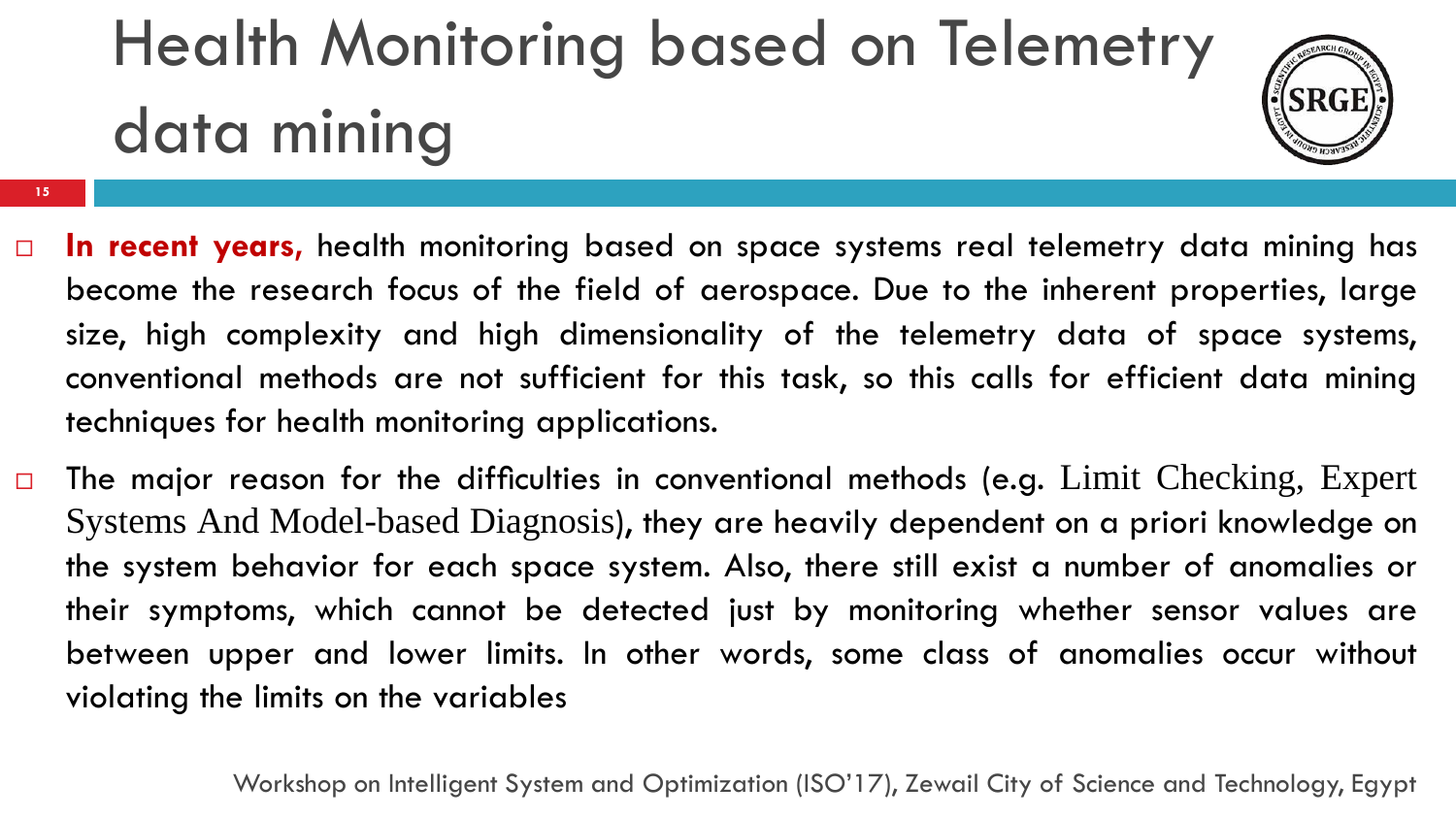# Health Monitoring based on Telemetry data mining

**The major tasks of health monitoring for space system:**

**16**

- **Anomaly detection:** refers to detecting patterns in a given data set that do not conform to expected behavior. The importance of anomaly detection is due to the fact that anomalies in data translate to significant, and often critical, actionable information in a wide variety of application domains.
- **Fault diagnosis and prediction** are the core content and crucial technology for health monitoring of the space systems. Diagnosis is the process of determining and analyzing the fault reason and the impact on the system, and predicting the future trend of space telemetry data is the prerequisite and basis for fault prediction.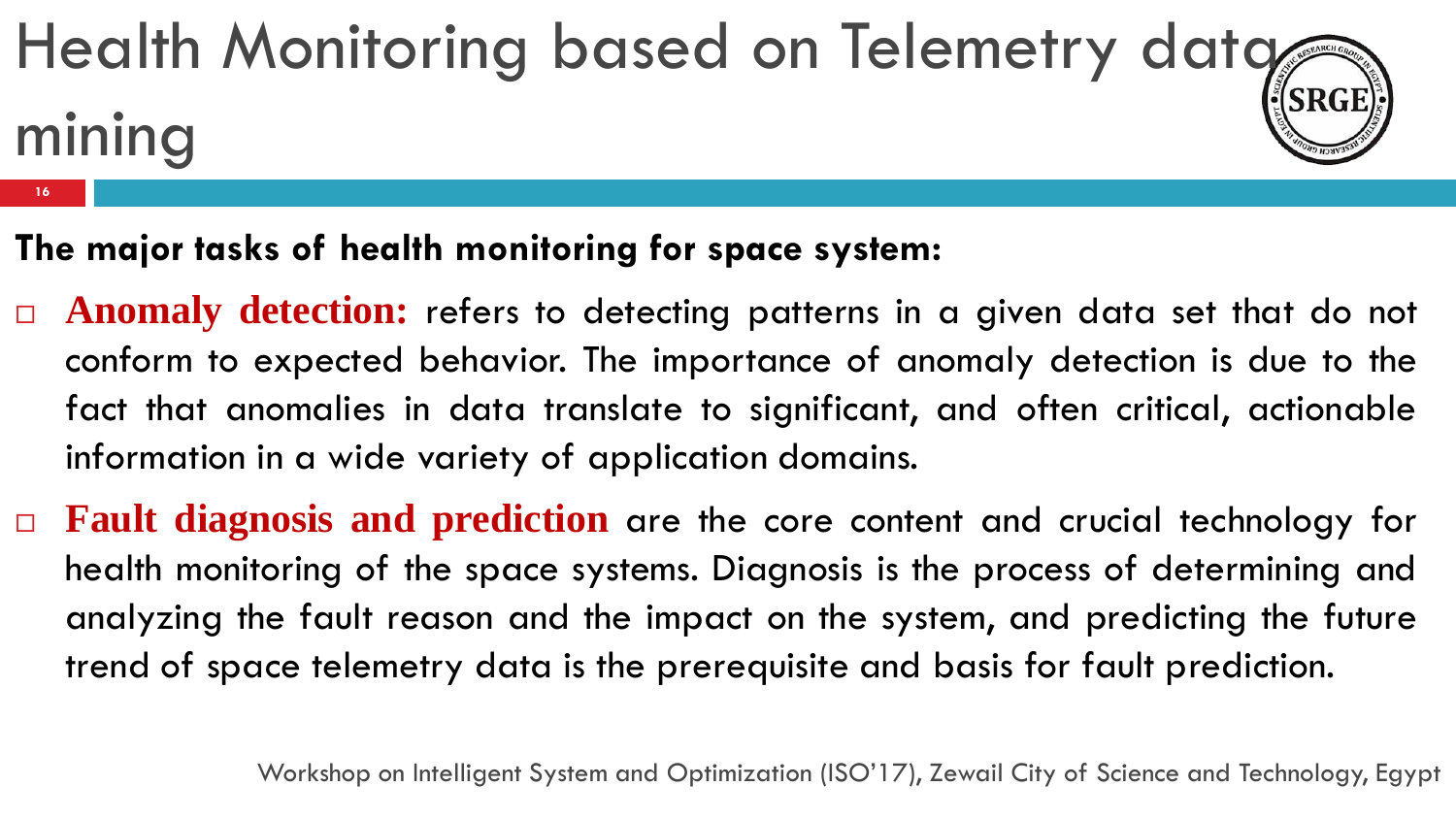

# Trajectory Mining Space System

**17**

- **Trajectory** is often used to describe a portion of an orbit, it is a core technology in the field of space science. Since, there are three main aspects of space system navigation,
- **Orbit Determination**, which is Keeping track of where the space system is currently (orbit determination), and where it will be in the future (orbit prediction).
- **Flight Path Control**, which is evaluating how far the space system has drifted from the reference trajectory, and for designing a maneuver to get the space system back on course.
- **Trajectory optimization**, is the process of finding an optimal trajectory given some set of initial and terminal conditions.

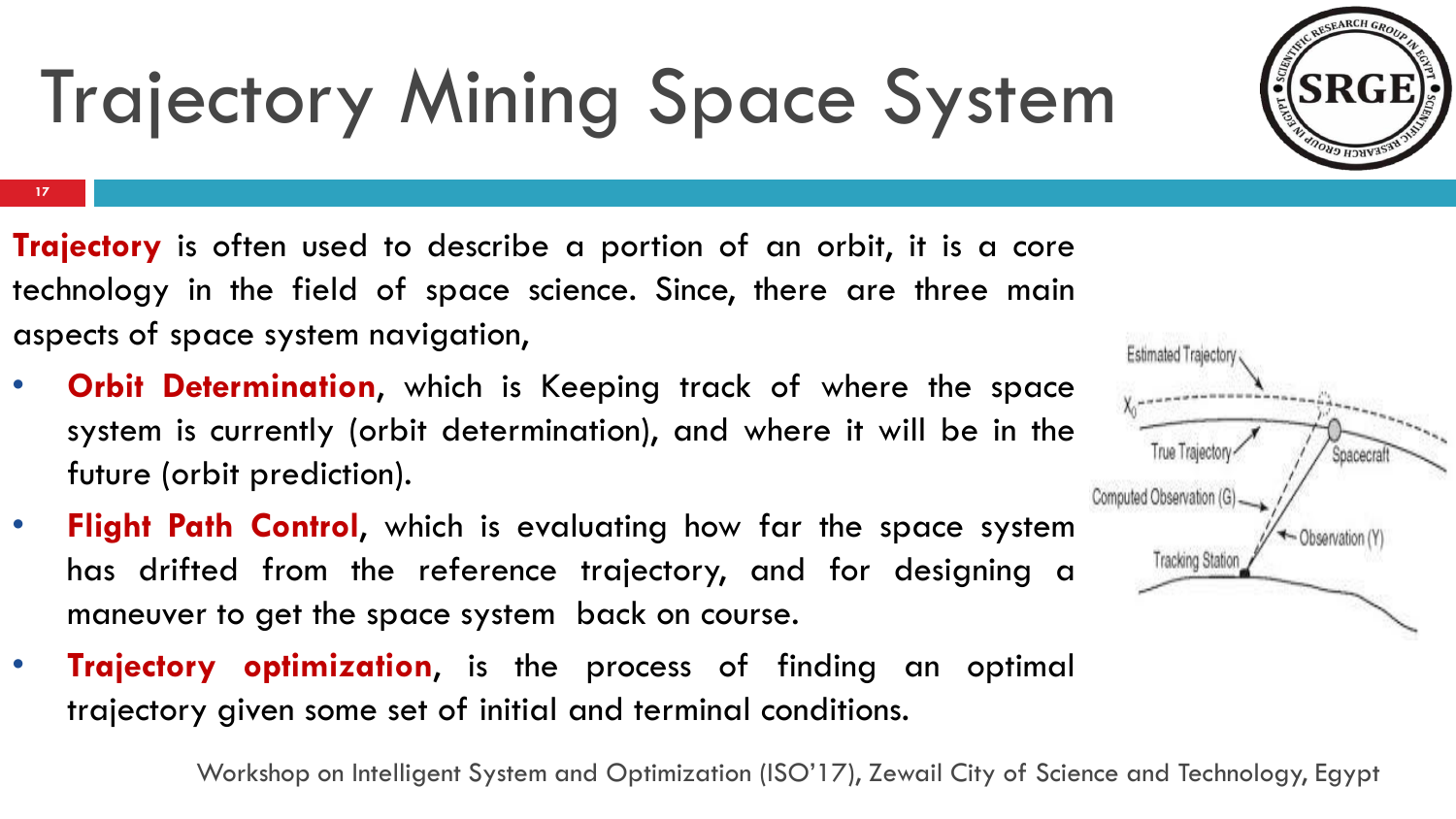# Task scheduling

**18**



- Task scheduling of satellite ground station systems is one kind of problem of resource optimization with constraints. In other words, the ground stations and the execution time are assigned to tasks that need to be executed in given time. Until now, this problem has been researched deeply. Usually, these factors are considered. They are time windows, task executing flexibility, and the priority of task. The task success rate and the sum of successful task's priority are taken as the most popular optimization goals.
- Combining of neighbor-area search algorithms and dynamic multi objectives optimization algorithms have been widely used for this problem.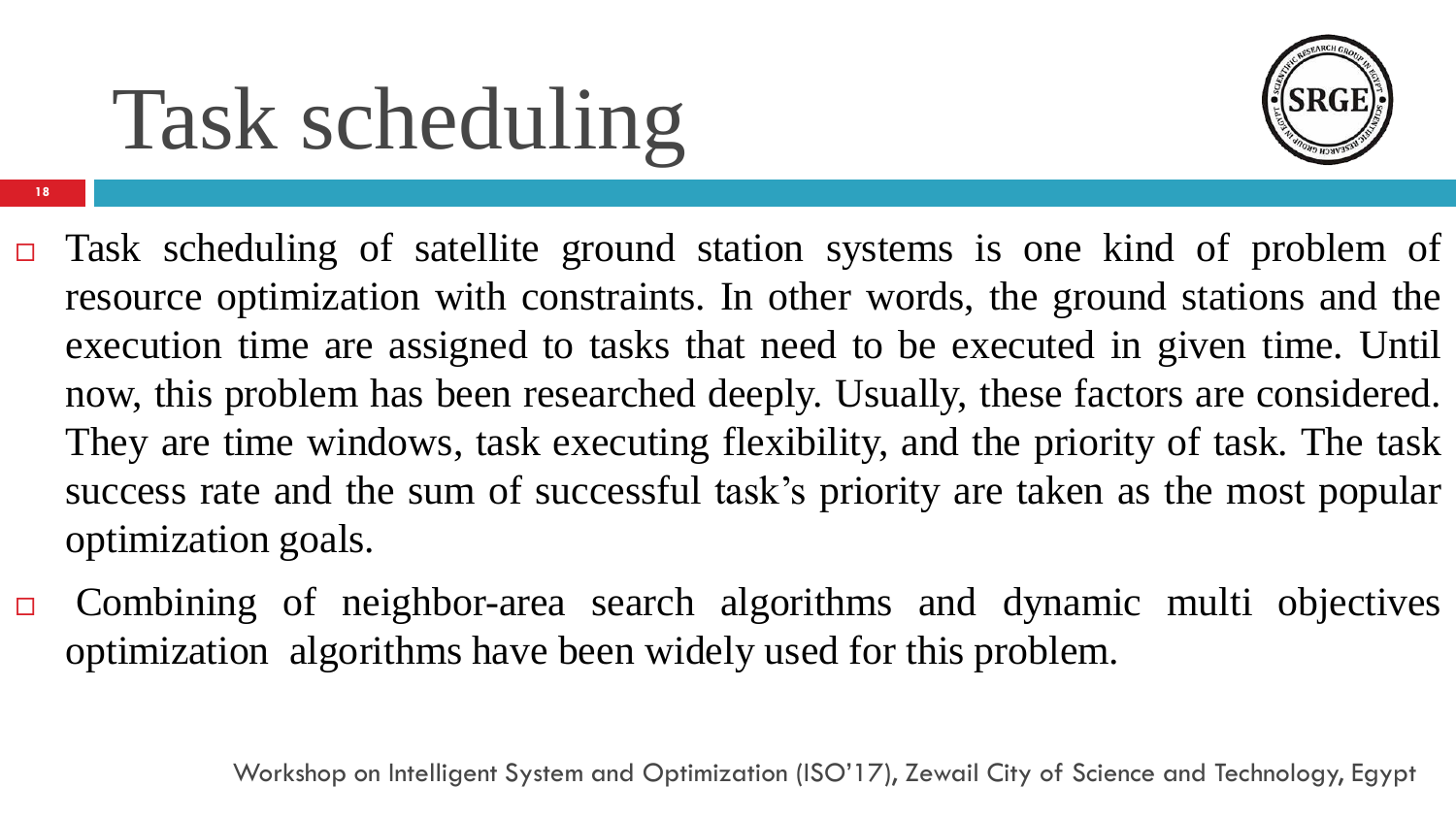# Conclusion

**19**



- Space technology have become an integral part of critical infrastructures and key elements for great power,
- □ Real time Health Monitoring and Tracking are the big challenges for space science,
- Telemetry data mining has become the research focus of the field of aerospace, for health monitoring, tracking and task scheduling.